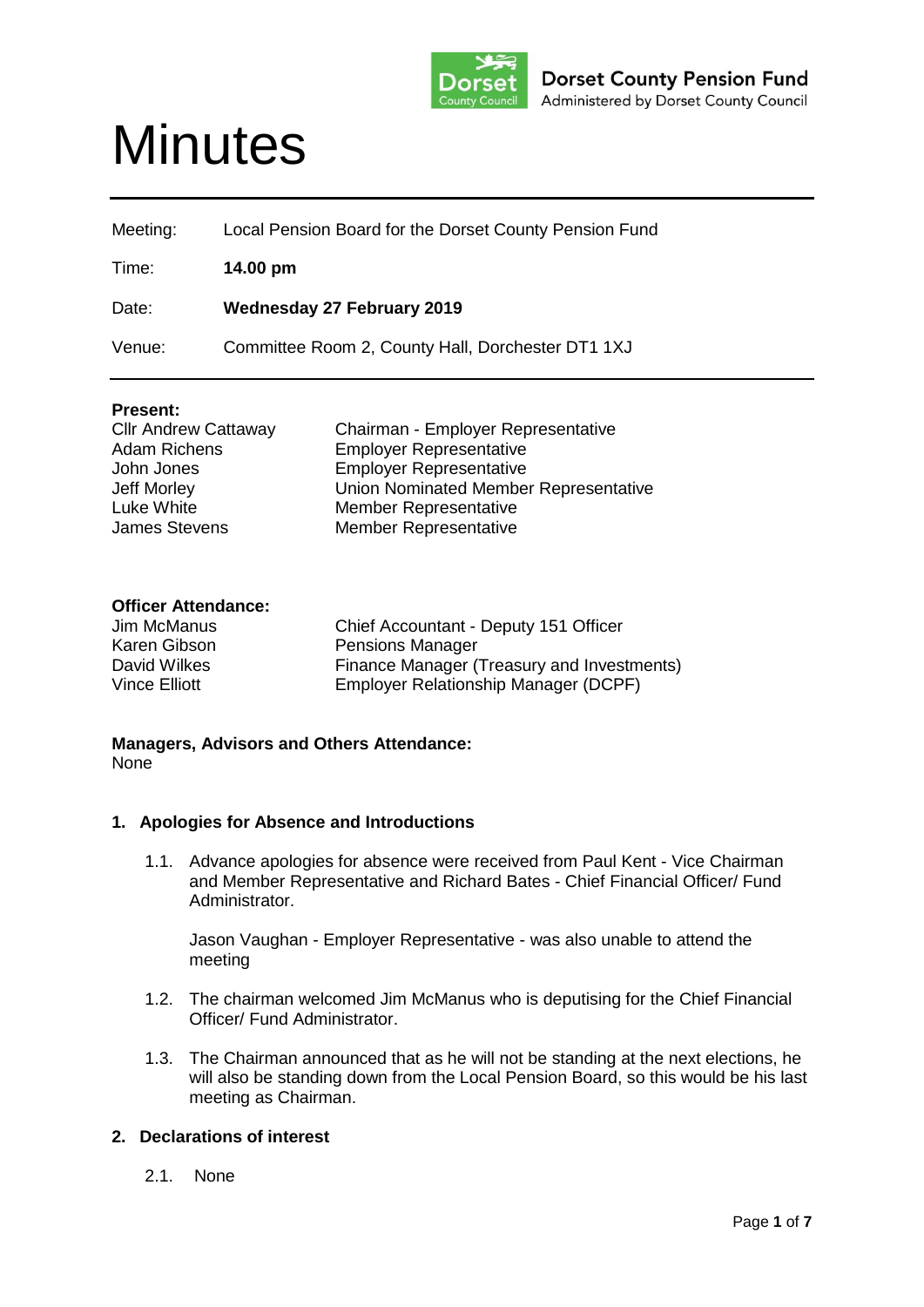#### **3. Minutes from previous meeting**

- 3.1. The minutes from the November 2018 meeting were read and agreed.
- 3.2. In the November meeting an action was recorded to invite Matthew Trebilcock (Client Relationship Director, Brunel Pension Partnership) to the February meeting to give a presentation on recent developments.

This was arranged. As it was also of interest to the Pension Fund Committee, Matthew Trebilcock delivered a Brunel Investment Pooling Update to members of both the Pension Fund Committee and the Local Pension Board. This took place immediately before the Local Pension Board meeting.

#### **4. Papers from the Pension Fund Committee**

The agenda of the Pension Fund Committee meeting that was held on 27 February 2019 was reviewed.

- 4.1. The estimated funding level has improved from 83.2% at the last triennial valuation, as at 31 March 2016, to 91.3% as at 31 December 2018. This improvement is largely the result of the substantial appreciation in the value of the Fund's assets in 2016-17.
- 4.2. The quarter saw large falls in all listed equities' markets, which drove a fall in the value of the Fund's assets of 6% from £3.02 billion at 30 September 2018 to £2.84 billion at 31 December 2018.

The Finance Manager explained that the Fund is a long-term investor and shouldn't be too influenced by a single quarter's figures, we should accept the market's current volatility and have seen a recovery in the market since the end of December. The fall in markets was also not unexpected, and steps had already been taken to mitigate the risk, such as the reduction of exposure to equities.

4.3. An Employer Representative asked whether assurances could be given that the current results are just a 'blip' and we will get back to normal conditions.

The Finance Manager said it is impossible to give that assurance because of the nature of markets. The Chairman agreed and added that a key consideration is the extent to which the funding in the Pension Fund has gone up from 83.2% to 91.3% since the last triennial valuation.

4.4. The performance return for the quarter was -5.9% compared to the combined benchmark return of -4.5%, which has had a negative impact on absolute and relative performance over the financial year to date and all longer periods. Some of these losses were down to short-term costs involved in the transition of investments to the Brunel portfolio.

A discussion took place regarding the transfer of investments to the Brunel Pensions Partnership. It was explained that when you when you change managers you lose value in the short term, but you change managers because in the long term you expect the benefits to outweigh the costs. The annual fee savings from the investments that had already transferred to Brunel will be £1m.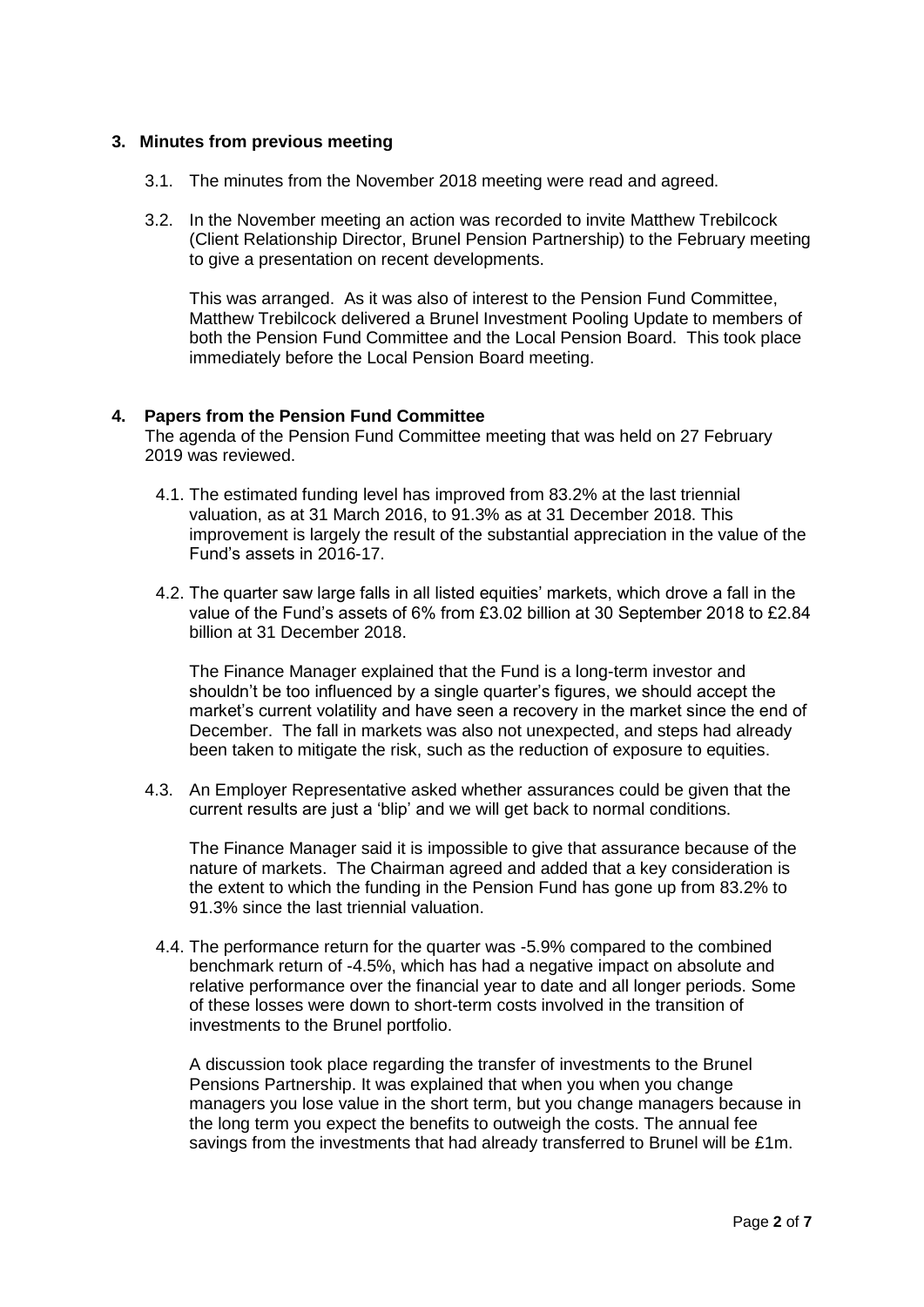- 4.5. An Employer Representative asked how we compare to other funds. The Finance Manager said that it's quite difficult to compare performance against other funds because it comes back to what we are investing for. We are investing to ensure we have sufficient funds to pay the liabilities as they become due. Different funds will be at different positions in terms of funding, the level of contributions they are receiving and the benefits they are paying out and, therefore, their investment strategies will differ accordingly.
- 4.6. An Employer Rep asked whether being closer to full funding would result in an increased appetite to take investment risks or a reduced appetite to take risks. The Finance manager said it would be the latter. The actuary will start to do a full review of the liabilities based on the data as at the end of March 2019 and that will then inform our strategic asset allocation. The trend over the most recent reviews of asset allocation has been to reduce our exposure to equities.
- 4.7. An Employer Rep asked how the SCAPE rate used by GAD compares to the rate used by the fund actuary, Barnett Waddingham. The Finance Manager understood that the SCAPE rate is more prudent than that used by Barnett Waddingham.

It was then asked, given that the funding level has gone from 83.2% to 91.3%, and the costs of funding a deficit that gets turned around so quickly has real term effects on employer's budgets, whether actuaries ever get it right? The Finance Manager said that Barnett Waddingham assess what they think the mix of assets that the Fund has will return over a very long-time horizon and then apply prudence factor to reduce that down. However, since the date of the last valuation stock markets have appreciated significantly higher than expected. The Fund also benefited from the fall in value of the pound in 2016 which supported the value of the FTSE 100 companies because the majority of their income comes from overseas. It would have been quite difficult for the actuaries to have predicted this.

- 4.8. It was asked if it was possible to put pressure on the actuaries regarding the estimates. The Chairman suggested that is the work of the Pension Fund Committee rather than this oversight board, and he believed that the Pension Fund Committee had registered similar concerns.
- 4.9. The Brunel Pension Partnership was not discussed in great detail as prior to the meeting Board members had attended the Brunel Investment pooling update.
- 4.10. The Finance Manager highlighted the Treasury Management Strategy report which is approved annually by the Pension Fund Committee. The Fund has no strategic allocation to cash, but it does have cashflows from returns on investments, funding investments, contributions coming in and benefits going out. The Treasury Management Strategy provides the framework within which these cashflows and investments must be managed and follows broadly the strategy of the administering authority. The report contained a table which displayed time and monetary limits applicable to the investments.

It was noted that the Fund was able to lend to Local Authorities, and an Employer Rep asked whether interest would be charged on these loans. It was confirmed it would be.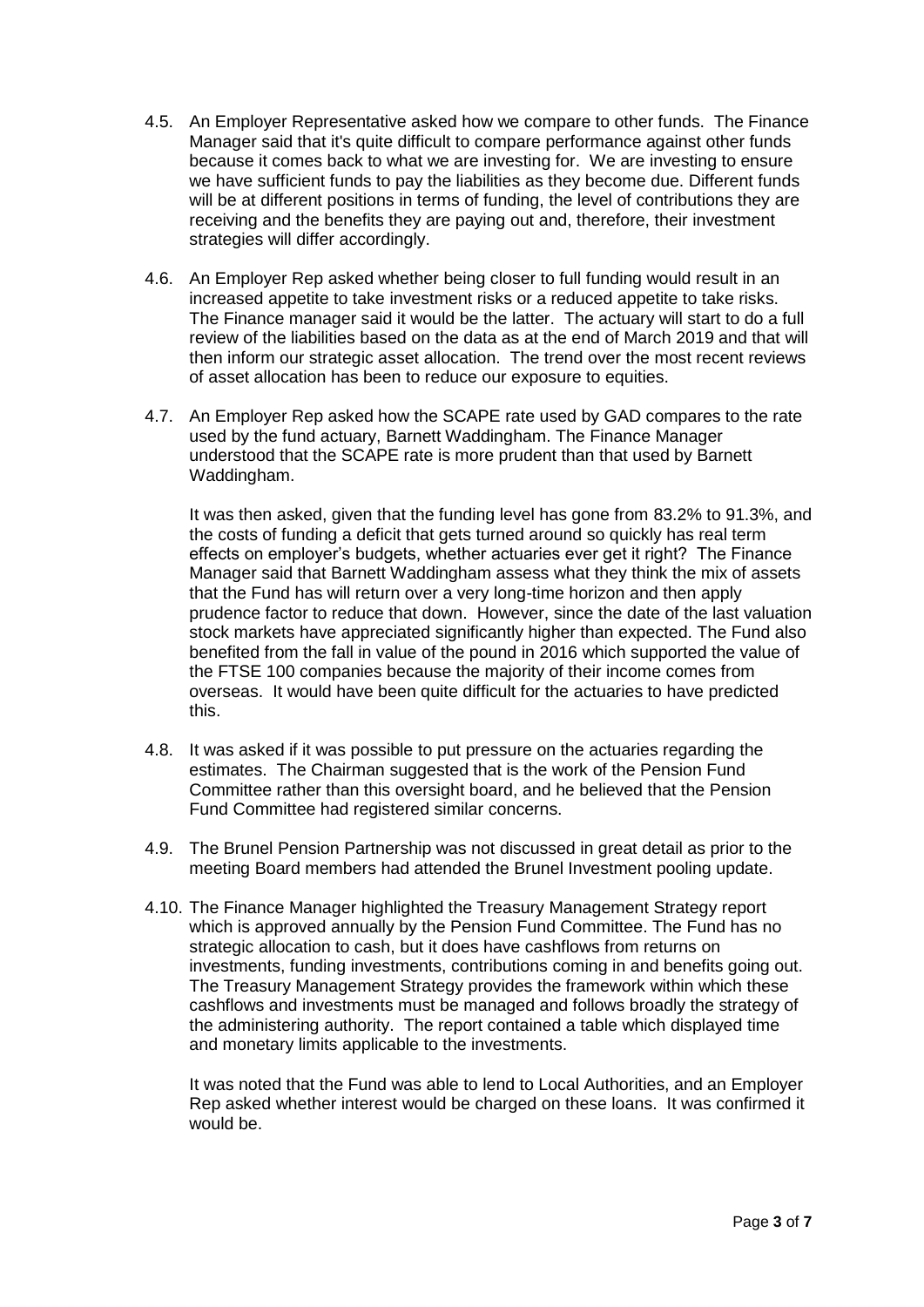### **5. Pensions Administration Reports**

The Pensions Manager provided a pension administration update.

- 5.1. The Dorset County Pension Fund has changed its logo and now features the Dorset blue butterfly (an example was shown to the Board). It is important to ensure that people identify Dorset County Pension Fund as being distinct from Dorset Council, and changing the logo would help with this. The logo was created 'in-house' with little expense.
- 5.2. Two breaches have been reported to the Pensions Regulator (TPR). These relate to problems with specific employers involving data provision and contribution payments. The Pension Manager has received an acknowledgement from TPR and a statement saying that they will take no further action with regard to the Fund. It is not yet known if TPR has contacted the employers directly.
- 5.3. The teams are gearing up for the End of Year processes for 2018/19. We are doing a lot of engagement with employers in preparation; setting up training workshops, providing updated notes and guidance, offing assistance, etc. A big issue is always getting employers to engage with us. Employers vary, some of them are very small, some of them are quite distant from us, but when employers engage with us on a regular basis and come to our meetings and training it is very helpful to us, and them.

#### **6. LGPS Regulatory Changes**

6.1. New Fair Deal. There is a consultation in progress relating to Fair Deal proposals that will strengthen the pensions protections that apply to workers that are transferred as part of an outsourcing arrangement.

It also proposes to amend the regulations to provide that when an LGPS scheme employer is merged into or taken over by another organisation, the responsibility for that pensions liability automatically transfers to the successor body. Currently, this situation could lead to an exit charge to the employer with no active members.

An Employer Rep asked if the reorganisation in Dorset would trigger a cessation. The Pension Manager said that in this case there is a transfer of pension assets so there will be no cessation.

Another proposal is to introduce a new 'deemed employer' approach as an alternative to 'admitted body' status aimed at giving greater flexibility to outsourcing employers which will potentially help them obtain better value from their contracts. For contractors, the proposals are intended to give them greater certainty on the pensions costs they will face over the life of the contract.

There will also be no option for employers to offer a 'broadly comparable' scheme.

Dorset County Pension Fund intend to prepare a response. The consultation lasts until Thursday 4 April 2019. It is recommended that employers also review the consultation paper and provide a response if they feel the need. It can be found here: [https://www.gov.uk/government/consultations/local](https://www.gov.uk/government/consultations/local-government-pension-scheme-fair-deal-strengthening-pension-protection)[government-pension-scheme-fair-deal-strengthening-pension-protection](https://www.gov.uk/government/consultations/local-government-pension-scheme-fair-deal-strengthening-pension-protection)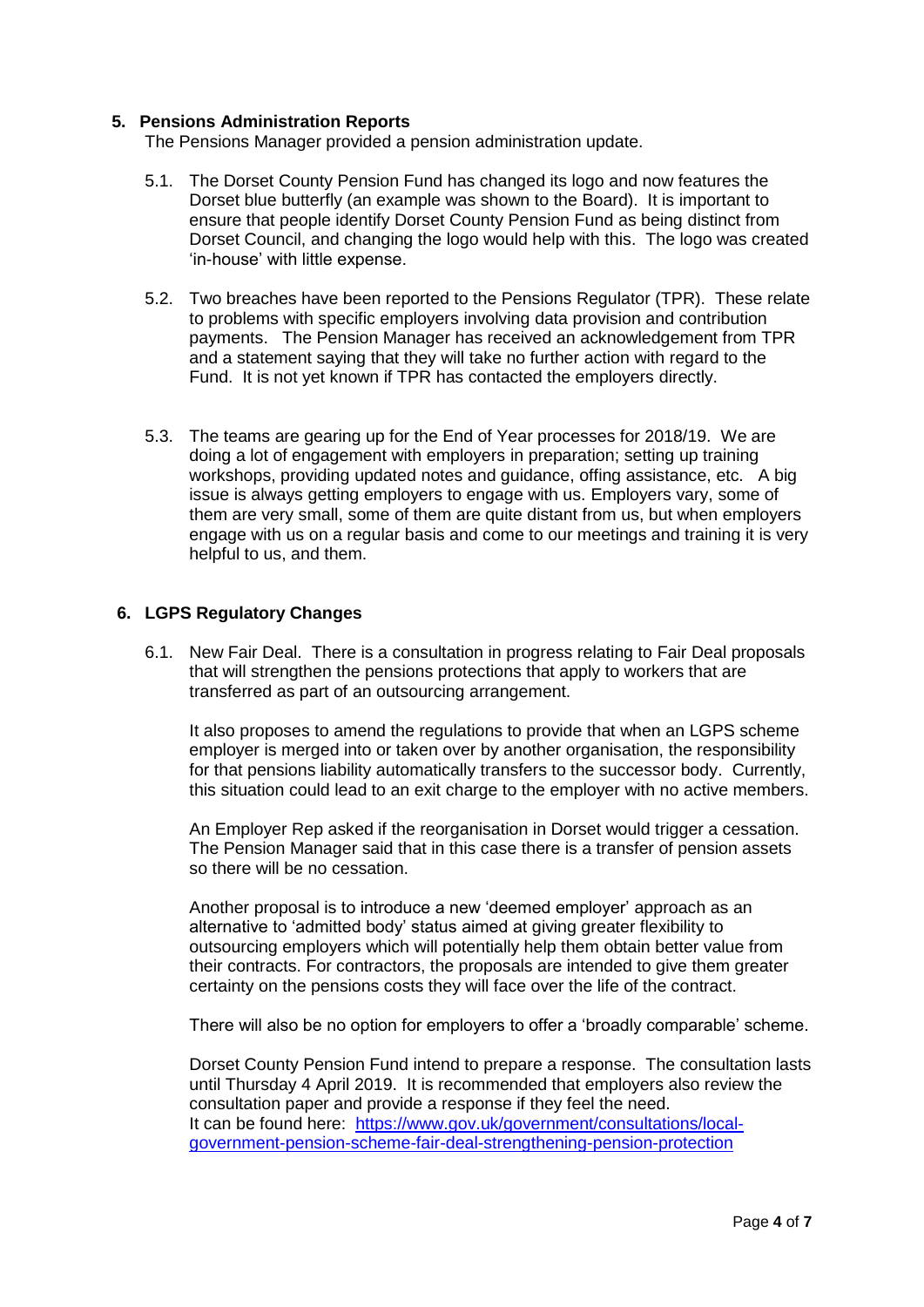- 6.2. Cost Management of LGPS Outcome. All Public Sector costs have been reviewed under the HM Treasury management process and the Scheme Advisory Board (SAB) which has its own LGPS cost management process. The result is that the scheme is costing less than expected, so improved scheme benefits must be applied by 1 April 2019. The proposed changes are:
	- Removal of Tier 3 ill-health benefit with any eligible member receiving Tier 2 instead;
	- Introduction of a minimum death in service benefit of £75,000 per member
	- Enhanced early retirement factors for members active on 1 April 2019
	- Lower contribution rates for lower paid members

There were a lot of issues with this – time scale for administrators, employers and software companies, short consultation, etc. The improved benefits to members will though have an impact on future scheme costs, and it is predicted this will result in an increase to employer contribution rates, estimated at an average of 1%. This consequence to employers is a serious issue and is a result of the mechanisms looking at scheme benefits (Public Sector Pensions Act 2013) and that calculating employer contributions (i.e. the valuation process) being distinct.

The Pensions Manager has raised this as an issue with the LGA as increased financial pressures on employers will inevitably impact on members and public services. The Government has acknowledged this as an issue, that was not anticipated, affecting all Public Service schemes, and as such will be revisiting the legislation in place ahead of the next cost control process.

6.3. However, the recent McCloud judgement ruled that the transitional protections for older members built into the judges' and firefighters pension schemes breached age and sex discrimination rules. The government will appeal this decision.

The outcome of this case will affect all Public Sector schemes, including the LGPS. The SAB has therefore decided to pause any changes to the LGPS and that the cost management process will be revisited when the outcome of McCloud case is known.

If the Government wins their appeal, it's likely the changes will be put in place and back-dated to 1 April 2019. If the Government lose, this could potentially lead to all Public Sector schemes having to revisit the transitional protections in place when schemes changed from final salary to CARE in 2014/15. It is not yet known when the appeal will take place, resulting in an uncertain picture for members, employers, administrators and actuaries preparing for the 2019 valuation. This is likely to result in a lot of additional work for all concerned.

6.4. An Employer Rep asked if employers should budget for an extra 1% rise in contributions. The Pensions Manager has consulted with the Actuaries, but it is not clear at present what changes may occur to employer as so many different factors come into play.

**Update:** SAB to issue guidance for all Funds to adopt in the 2019 valuation in light of the uncertainty following the McCloud case.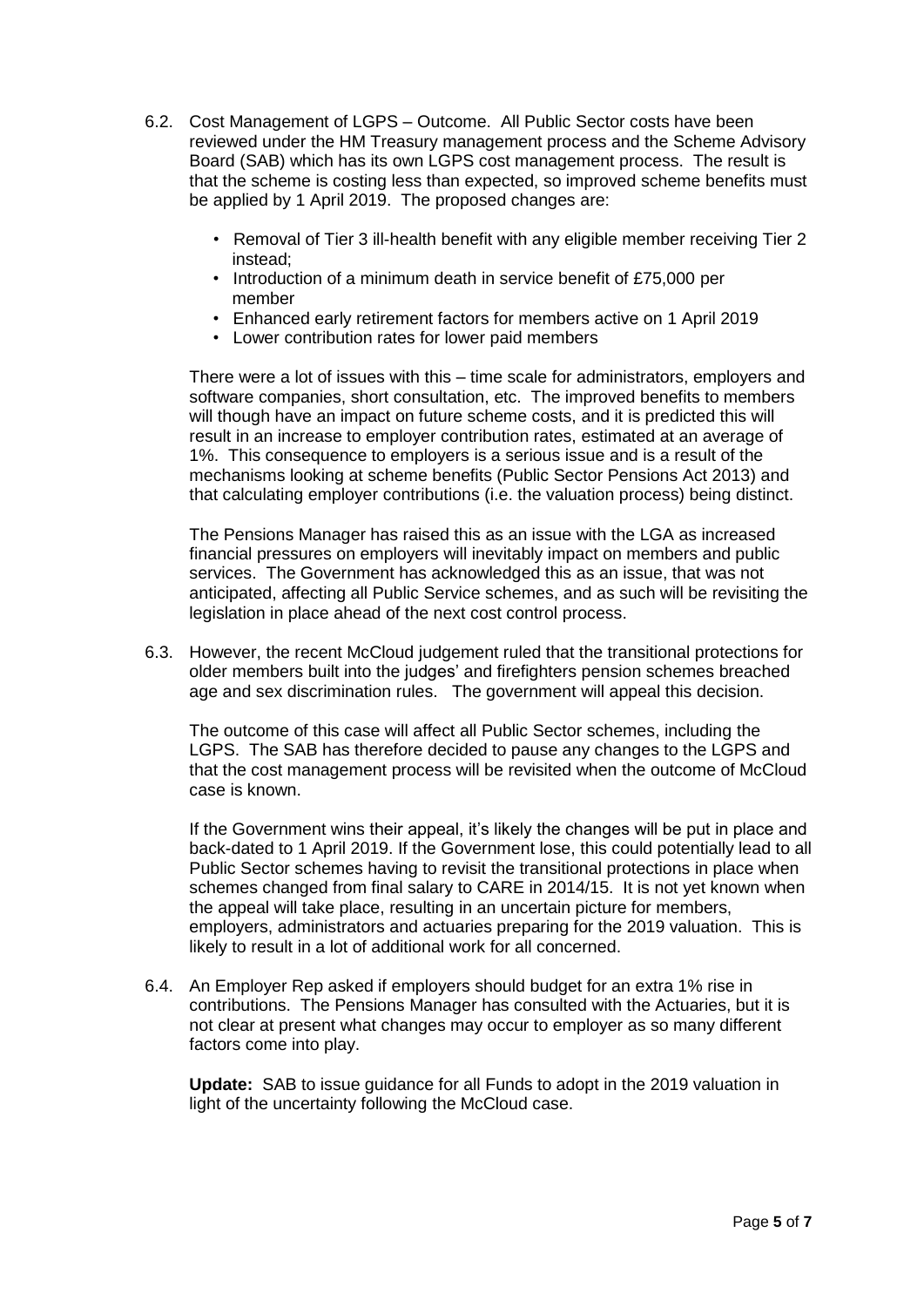### **7. TPR Code of Practice 14 (Governance and administration of public service pension schemes)**

7.1. This has not yet been finalised so will be covered at the next Board meeting.

#### **8. Employer Contributions Update**

The Finance Manager gave an update on late contribution payments by employers as at 29 February 2019.

- 8.1. There are two employers who have made late payments. Both are small employers and were due to staff absences, so are not of concern.
- 8.2. Currently only one employer has outstanding contributions, which is as a result of cash flow problems. This is a known issue and a formal letter has been sent to the employer by the Pensions Manager. The employer has also been reported to TPR. It is noted that the Fund can charge interest on late fees.

**Action:** The Pensions Manager will consult with TPR on actions (if any) taken.

8.3. One company is in administration. We are in contact with a corporate recovery specialist. A cessation report has been received and a scheduled employer (the outsourcing authority) is responsible for the liabilities.

### **9. Terms of Reference**

The Dorset local government reorganisation means that certain sections of the Board's Terms of Reference need to be amended.

- 9.1. Membership of the Local Pension Board. Sections 3.3 & 3.6 make references to selecting Employer Representatives from Dorset County Council, Bournemouth Borough Council and Borough of Poole Council as they are the 3 largest employers in the fund. As of 1 April 2019, only two bodies will exist, so consideration should be given to membership requirements after this date.
- 9.2. As a new chairman will be required, consideration should be given to the selection process (section 3.10). Paul Kent has agreed to temporarily stand in as Chairman until an appointment has been made.
- 9.3. The reorganisation has provided an opportunity to review the whole document. It was decided that Board members and those attending the meeting on behalf of the Fund should review all sections of the Terms of Reference and report back with any suggested changes at the next meeting.

**Action:** All - Review all sections of the Terms of Reference and report back with any suggested changes before the next meeting.

## **10. Programme of Business for future meetings**

- 10.1. It was agreed that the following items be included in future meetings
	- TPR Code of Practice 14 (Governance and administration of public service pension schemes)
	- Risk Register